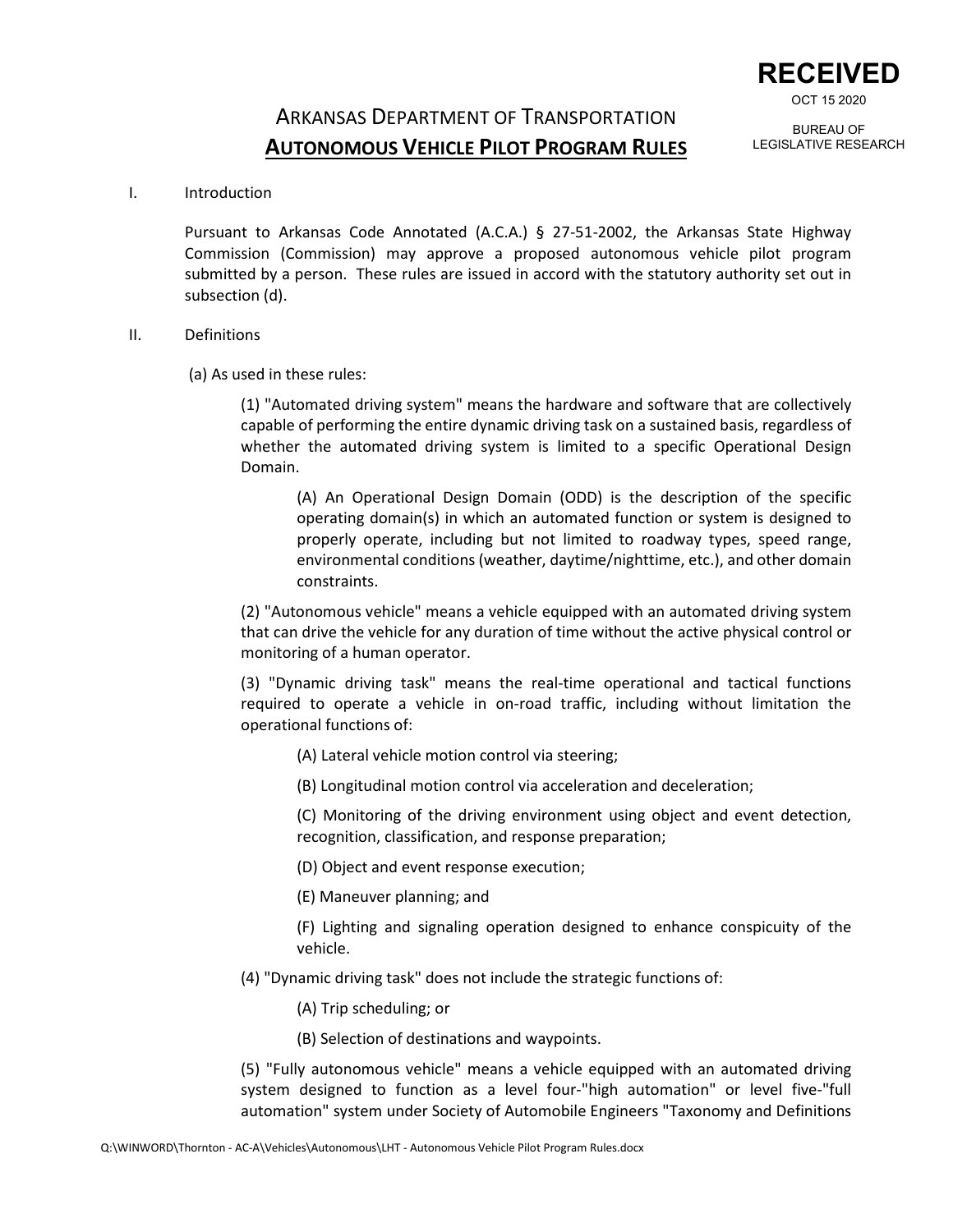for Terms Related to Driving Automation Systems for On-Road Motor Vehicles and may be designed to function solely by use of the automated driving system, or when the automated driving system is not engaged, to permit operation by a human operator.

(6) "Person" means every natural person, firm, co-partnership, association, corporation, or any political subdivision of the State of Arkansas, individually or collectively, including all counties, municipal corporations, public transit authorities, school districts, and special improvement districts.

(7) "Minimal risk condition" means a low-risk operating mode in which a fully autonomous vehicle operating without a human operator is brought to a complete stop upon experiencing a failure of the vehicle's automated driving system that renders the vehicle unable to perform the entire dynamic driving task.

(8) "Disengagement of the autonomous mode" means a deactivation of the autonomous mode when a failure of the autonomous technology is detected or when the safe operation of the vehicle requires that a human operator that is physically in the vehicle or that is remotely located takes control of the vehicle.

## III. Application

- (a) Any person seeking approval for an autonomous vehicle pilot program shall submit to the Commission an application providing the following information:
	- (1) A statement of the commercial purpose of the autonomous vehicle pilot program;

(2) The identification of any additional requirements for proof of insurance under the Motor Vehicle Safety Responsibility Act, A.C.A. §§ 27-19-101 et seq., and 27-22-101 et seq.;

(3) A statement acknowledging that:

(A) The autonomous vehicle or fully autonomous vehicle is capable of complying with all applicable traffic and motor vehicle safety laws of this state and rules adopted by the Office of Motor Vehicle, including without limitation the laws and rules concerning the capability to safely negotiate railroad crossings unless an exemption for the operation of autonomous vehicles or fully autonomous vehicles at railroad crossings has been obtained from the owner of the railroad by the person submitting the application;

(B) The fully autonomous vehicle is capable of achieving a reasonably safe state or "minimal risk condition" if a failure of the automated driving system occurs that renders the automated driving system unable to perform the entire dynamic driving task; and

(C) A fully autonomous vehicle involved in a motor vehicle accident is capable of meeting the requirements of A.C.A. §§ 27-53-101, 27-53-102, and 27-53-105.

(4) A description of how a fully autonomous vehicle is capable of meeting the requirement of the statement required in A.C.A. § 27-51-2002 (b)(3)(C).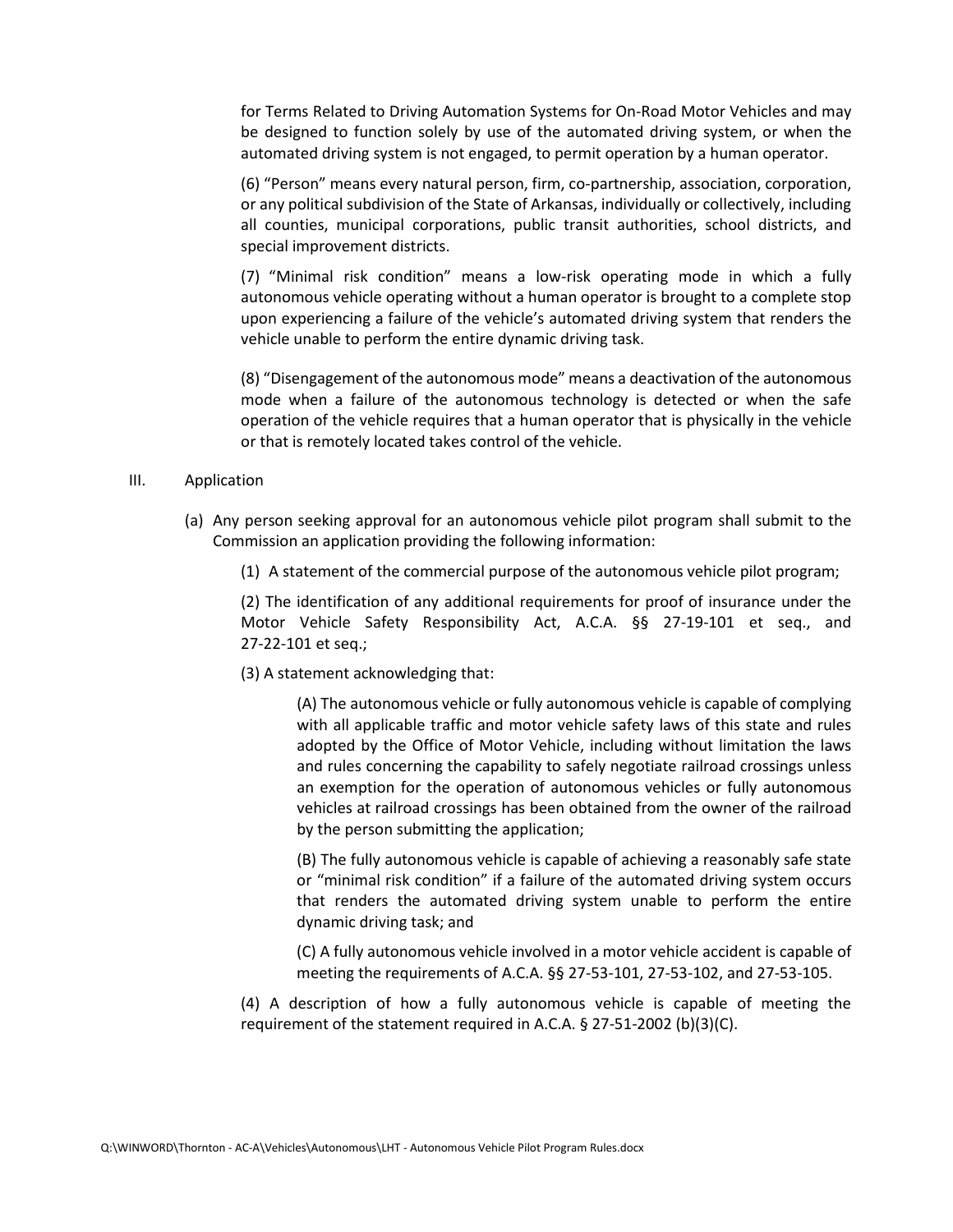- IV. Application Review, Approval, Denial, or Withdrawal of Approval
	- (a) Upon receipt of an application, the Commission will refer it for consideration to the Director of the Arkansas Department of Transportation.
	- (b) An autonomous vehicle pilot program is automatically approved sixty days after the date of submission of the application to Commission unless the Director approves or denies the application prior to the end of the sixty days.
	- (c) The Director will:

(1) Review the application, and approve or deny the application based upon its compliance with these rules; and

- (2) Notify the applicant of the decision in writing.
- (d) The Director can withdraw approval of an autonomous vehicle pilot program at any time for any reason. If approval of an autonomous vehicle pilot program is withdrawn, the Director will notify the applicant of the decision in writing.
- (e) The applicable administrative adjudication provisions of the Arkansas Administrative Procedure Act found in A.C.A. §§ 25-15-208 to -210, and §§ 25-15-212 to -214, shall apply to a decision of the Director to deny or withdraw an application.
- V. Operational Allowances and Limitations

(a) Upon approval of an autonomous vehicle pilot program, a person may operate a maximum of three autonomous vehicles or fully autonomous vehicles simultaneously on the streets and highways of this State;

(b) During the first six months of an approved autonomous vehicle pilot program, a human operator will be required to be physically present in the vehicle while it is operating on the streets and highways of this State;

(c) After completion of the first six months of the autonomous vehicle pilot program, an application may be submitted to the Commission to remove the requirement of a human operator to be physically present in the vehicle while it is operating on the streets and highways of this State providing the following information:

- (1) A copy of the approved application for the autonomous vehicle pilot program;
- (2) Total number of trips accomplished;
- (3) Total number of miles traveled;
- (4) Total number of times a disengagement of the autonomous mode occurred;

(5) A copy of all law enforcement accident reports that have involved an autonomous vehicle operating under the autonomous vehicle pilot program or a statement that no accidents have occurred that involved an autonomous vehicle operating under the autonomous vehicle pilot program; and

(d) The review, approval, denial, or withdrawal of approval of the application to remove the requirement of a human operator to be physically present in the vehicle will be handled as noted in section IV of these rules.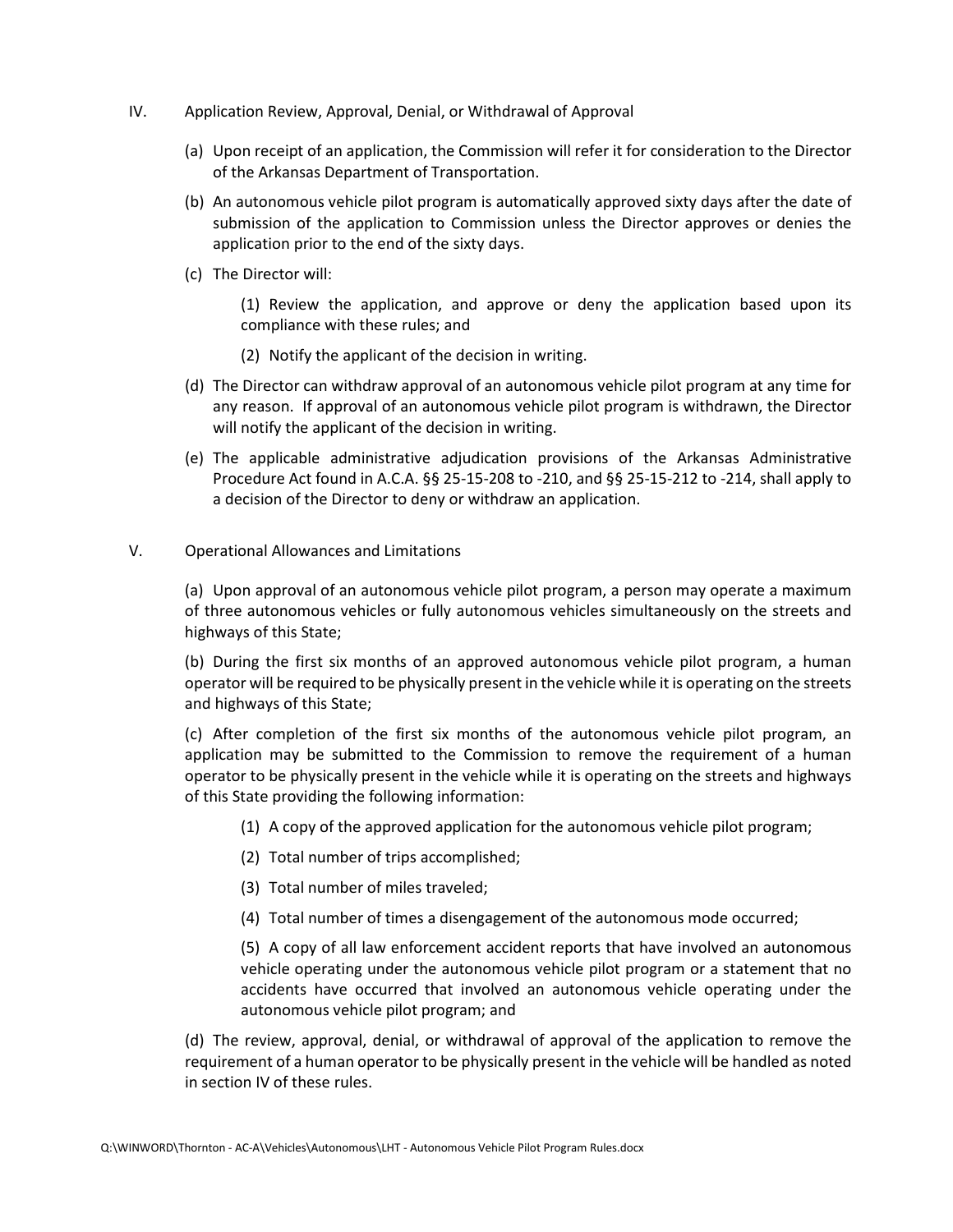(e) Upon approval of an autonomous vehicle pilot program that does not require a human operator to be physically present in the vehicle, a person may operate autonomous vehicles or fully autonomous vehicles that are not equipped with the following:

- (1) Seat belts;
- (2) A steering wheel; and
- (3) A rearview mirror.

(f) If a vehicle operating under an autonomous vehicle pilot program is involved in a serious injury or fatal accident, the following actions will be taken:

(1) The person responsible for the autonomous vehicle pilot program will notify the Director immediately;

(2) All vehicles operating under the autonomous vehicle pilot program will cease operations until a review of the accident can be completed;

(3) The person responsible for the autonomous vehicle pilot program will submit the following to the Director:

(A) A copy of the accident report;

(B) A report of actions taken by the human operator that was physically located within the vehicle or actions taken by the human operator that was remotely located or a statement that no actions were taken by a human operator;

(C) A description of actions taken to prevent subsequent accidents;

(D) A request to restart operations of the autonomous vehicle pilot program, if the person responsible for the autonomous vehicle pilot program desires to do so;

(4) The review, approval, or denial of the application to restart the autonomous vehicle pilot program will be handled as noted in Section IV of these rules.

## VI. Reporting

- (a) A report will be submitted to the Director by January  $31<sup>st</sup>$  for the previous calendar year's operations providing the following information:
	- (1) A copy of the approved application for the autonomous vehicle pilot program;
	- (2) Total number of trips accomplished;
	- (3) Total number of miles traveled;
	- (4) Total number of times a disengagement of the autonomous mode occurred; and

(5) A copy of all law enforcement accident reports that have involved an autonomous vehicle operating under the autonomous vehicle pilot program or a statement that no accidents have occurred that involved an autonomous vehicle operating under the autonomous vehicle pilot program.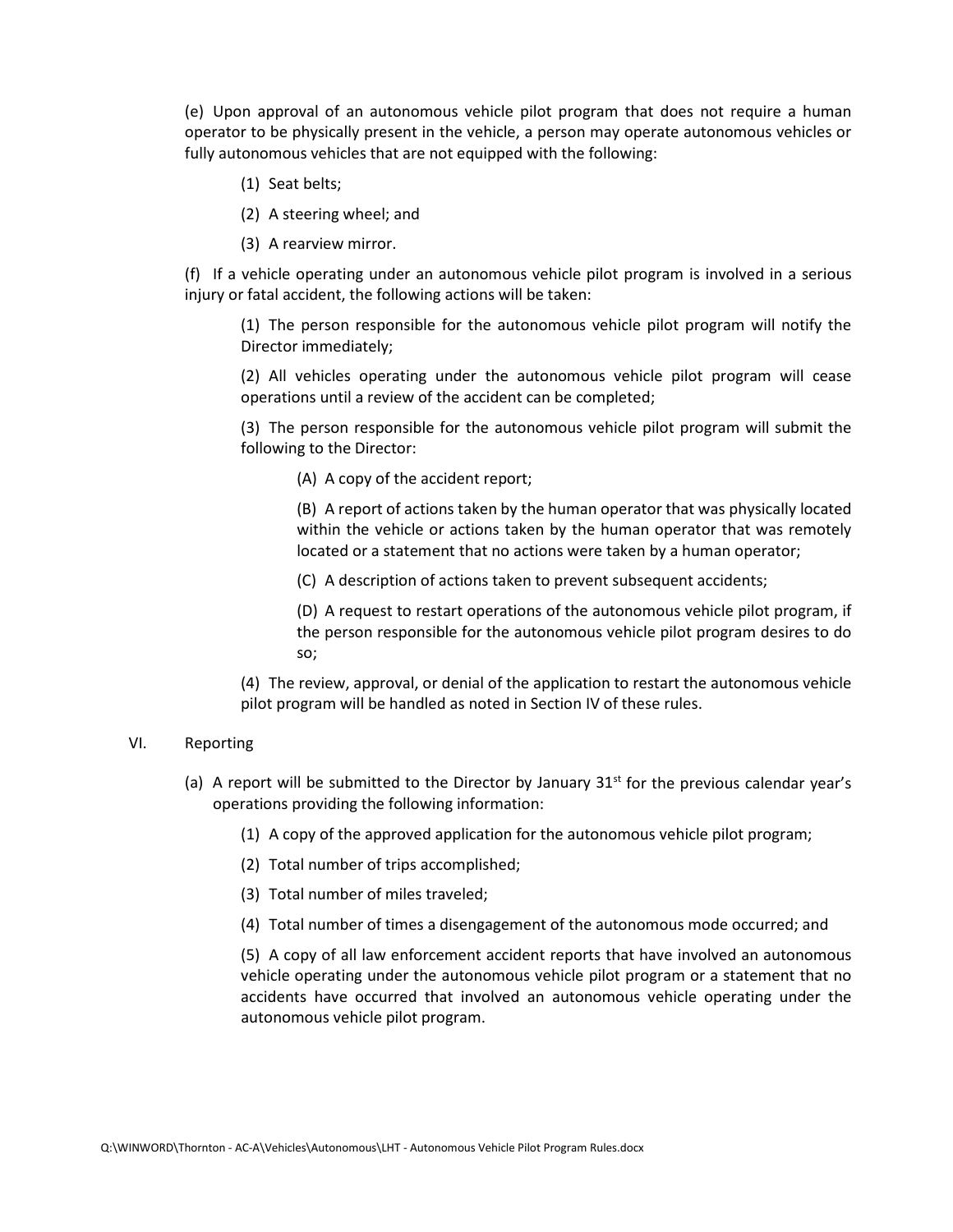**Stricken language would be deleted from and underlined language would be added to present law. Act 468 of the Regular Session**

| 2<br><b>HOUSE BILL 1561</b><br>Regular Session, 2019<br>3<br>4<br>By: Representative McCollum<br>5<br>By: Senator M. Pitsch<br>6<br>7<br>For An Act To Be Entitled<br>8<br>9<br>AN ACT TO AUTHORIZE THE OPERATION OF AUTONOMOUS<br>VEHICLES OR FULLY AUTONOMOUS VEHICLES ON THE STREETS<br>10<br>11<br>AND HIGHWAYS OF THIS STATE UNDER AN AUTONOMOUS<br>12<br>VEHICLE PILOT PROGRAM; TO DECLARE AN EMERGENCY; AND<br>FOR OTHER PURPOSES.<br>13<br>14<br>15<br><b>Subtitle</b><br>16<br>17<br>TO AUTHORIZE THE OPERATION OF AUTONOMOUS<br>VEHICLES OR FULLY AUTONOMOUS VEHICLES ON<br>18<br>THE STREETS AND HIGHWAYS OF THIS STATE<br>19<br>20<br>UNDER AN AUTONOMOUS VEHICLE PILOT<br>21<br>PROGRAM; AND TO DECLARE AN EMERGENCY.<br>22<br>23<br>24<br>BE IT ENACTED BY THE GENERAL ASSEMBLY OF THE STATE OF ARKANSAS:<br>25<br>26<br>SECTION 1. Arkansas Code Title 27, Chapter 51, Subchapter 14, is<br>27<br>amended to add an additional section to read as follows:<br>28<br>27-51-1410. Autonomous vehicle pilot program.<br>29<br>(a) As used in this section:<br>30<br>(1) "Automated driving system" means the hardware and software<br>that are collectively capable of performing the entire dynamic driving task<br>31 | $\mathbf{1}$ | <b>State of Arkansas</b> | A Bill |  |
|-------------------------------------------------------------------------------------------------------------------------------------------------------------------------------------------------------------------------------------------------------------------------------------------------------------------------------------------------------------------------------------------------------------------------------------------------------------------------------------------------------------------------------------------------------------------------------------------------------------------------------------------------------------------------------------------------------------------------------------------------------------------------------------------------------------------------------------------------------------------------------------------------------------------------------------------------------------------------------------------------------------------------------------------------------------------------------------------------------------------------------------------------------------------------------------------------------------------------------------|--------------|--------------------------|--------|--|
|                                                                                                                                                                                                                                                                                                                                                                                                                                                                                                                                                                                                                                                                                                                                                                                                                                                                                                                                                                                                                                                                                                                                                                                                                                     |              | 92nd General Assembly    |        |  |
|                                                                                                                                                                                                                                                                                                                                                                                                                                                                                                                                                                                                                                                                                                                                                                                                                                                                                                                                                                                                                                                                                                                                                                                                                                     |              |                          |        |  |
|                                                                                                                                                                                                                                                                                                                                                                                                                                                                                                                                                                                                                                                                                                                                                                                                                                                                                                                                                                                                                                                                                                                                                                                                                                     |              |                          |        |  |
|                                                                                                                                                                                                                                                                                                                                                                                                                                                                                                                                                                                                                                                                                                                                                                                                                                                                                                                                                                                                                                                                                                                                                                                                                                     |              |                          |        |  |
|                                                                                                                                                                                                                                                                                                                                                                                                                                                                                                                                                                                                                                                                                                                                                                                                                                                                                                                                                                                                                                                                                                                                                                                                                                     |              |                          |        |  |
|                                                                                                                                                                                                                                                                                                                                                                                                                                                                                                                                                                                                                                                                                                                                                                                                                                                                                                                                                                                                                                                                                                                                                                                                                                     |              |                          |        |  |
|                                                                                                                                                                                                                                                                                                                                                                                                                                                                                                                                                                                                                                                                                                                                                                                                                                                                                                                                                                                                                                                                                                                                                                                                                                     |              |                          |        |  |
|                                                                                                                                                                                                                                                                                                                                                                                                                                                                                                                                                                                                                                                                                                                                                                                                                                                                                                                                                                                                                                                                                                                                                                                                                                     |              |                          |        |  |
|                                                                                                                                                                                                                                                                                                                                                                                                                                                                                                                                                                                                                                                                                                                                                                                                                                                                                                                                                                                                                                                                                                                                                                                                                                     |              |                          |        |  |
|                                                                                                                                                                                                                                                                                                                                                                                                                                                                                                                                                                                                                                                                                                                                                                                                                                                                                                                                                                                                                                                                                                                                                                                                                                     |              |                          |        |  |
|                                                                                                                                                                                                                                                                                                                                                                                                                                                                                                                                                                                                                                                                                                                                                                                                                                                                                                                                                                                                                                                                                                                                                                                                                                     |              |                          |        |  |
|                                                                                                                                                                                                                                                                                                                                                                                                                                                                                                                                                                                                                                                                                                                                                                                                                                                                                                                                                                                                                                                                                                                                                                                                                                     |              |                          |        |  |
|                                                                                                                                                                                                                                                                                                                                                                                                                                                                                                                                                                                                                                                                                                                                                                                                                                                                                                                                                                                                                                                                                                                                                                                                                                     |              |                          |        |  |
|                                                                                                                                                                                                                                                                                                                                                                                                                                                                                                                                                                                                                                                                                                                                                                                                                                                                                                                                                                                                                                                                                                                                                                                                                                     |              |                          |        |  |
|                                                                                                                                                                                                                                                                                                                                                                                                                                                                                                                                                                                                                                                                                                                                                                                                                                                                                                                                                                                                                                                                                                                                                                                                                                     |              |                          |        |  |
|                                                                                                                                                                                                                                                                                                                                                                                                                                                                                                                                                                                                                                                                                                                                                                                                                                                                                                                                                                                                                                                                                                                                                                                                                                     |              |                          |        |  |
|                                                                                                                                                                                                                                                                                                                                                                                                                                                                                                                                                                                                                                                                                                                                                                                                                                                                                                                                                                                                                                                                                                                                                                                                                                     |              |                          |        |  |
|                                                                                                                                                                                                                                                                                                                                                                                                                                                                                                                                                                                                                                                                                                                                                                                                                                                                                                                                                                                                                                                                                                                                                                                                                                     |              |                          |        |  |
|                                                                                                                                                                                                                                                                                                                                                                                                                                                                                                                                                                                                                                                                                                                                                                                                                                                                                                                                                                                                                                                                                                                                                                                                                                     |              |                          |        |  |
|                                                                                                                                                                                                                                                                                                                                                                                                                                                                                                                                                                                                                                                                                                                                                                                                                                                                                                                                                                                                                                                                                                                                                                                                                                     |              |                          |        |  |
|                                                                                                                                                                                                                                                                                                                                                                                                                                                                                                                                                                                                                                                                                                                                                                                                                                                                                                                                                                                                                                                                                                                                                                                                                                     |              |                          |        |  |
|                                                                                                                                                                                                                                                                                                                                                                                                                                                                                                                                                                                                                                                                                                                                                                                                                                                                                                                                                                                                                                                                                                                                                                                                                                     |              |                          |        |  |
|                                                                                                                                                                                                                                                                                                                                                                                                                                                                                                                                                                                                                                                                                                                                                                                                                                                                                                                                                                                                                                                                                                                                                                                                                                     |              |                          |        |  |
|                                                                                                                                                                                                                                                                                                                                                                                                                                                                                                                                                                                                                                                                                                                                                                                                                                                                                                                                                                                                                                                                                                                                                                                                                                     |              |                          |        |  |
|                                                                                                                                                                                                                                                                                                                                                                                                                                                                                                                                                                                                                                                                                                                                                                                                                                                                                                                                                                                                                                                                                                                                                                                                                                     |              |                          |        |  |
|                                                                                                                                                                                                                                                                                                                                                                                                                                                                                                                                                                                                                                                                                                                                                                                                                                                                                                                                                                                                                                                                                                                                                                                                                                     |              |                          |        |  |
|                                                                                                                                                                                                                                                                                                                                                                                                                                                                                                                                                                                                                                                                                                                                                                                                                                                                                                                                                                                                                                                                                                                                                                                                                                     |              |                          |        |  |
|                                                                                                                                                                                                                                                                                                                                                                                                                                                                                                                                                                                                                                                                                                                                                                                                                                                                                                                                                                                                                                                                                                                                                                                                                                     |              |                          |        |  |
|                                                                                                                                                                                                                                                                                                                                                                                                                                                                                                                                                                                                                                                                                                                                                                                                                                                                                                                                                                                                                                                                                                                                                                                                                                     |              |                          |        |  |
|                                                                                                                                                                                                                                                                                                                                                                                                                                                                                                                                                                                                                                                                                                                                                                                                                                                                                                                                                                                                                                                                                                                                                                                                                                     |              |                          |        |  |
| 32<br>on a sustained basis, regardless of whether the automated driving system is                                                                                                                                                                                                                                                                                                                                                                                                                                                                                                                                                                                                                                                                                                                                                                                                                                                                                                                                                                                                                                                                                                                                                   |              |                          |        |  |
| 33<br>limited to a specific operational design domain;                                                                                                                                                                                                                                                                                                                                                                                                                                                                                                                                                                                                                                                                                                                                                                                                                                                                                                                                                                                                                                                                                                                                                                              |              |                          |        |  |
| 34<br>(2) "Autonomous vehicle" means a vehicle equipped with an                                                                                                                                                                                                                                                                                                                                                                                                                                                                                                                                                                                                                                                                                                                                                                                                                                                                                                                                                                                                                                                                                                                                                                     |              |                          |        |  |
| 35<br>automated driving system that can drive the vehicle for any duration of time<br>36<br>without the active physical control or monitoring of a human operator;                                                                                                                                                                                                                                                                                                                                                                                                                                                                                                                                                                                                                                                                                                                                                                                                                                                                                                                                                                                                                                                                  |              |                          |        |  |

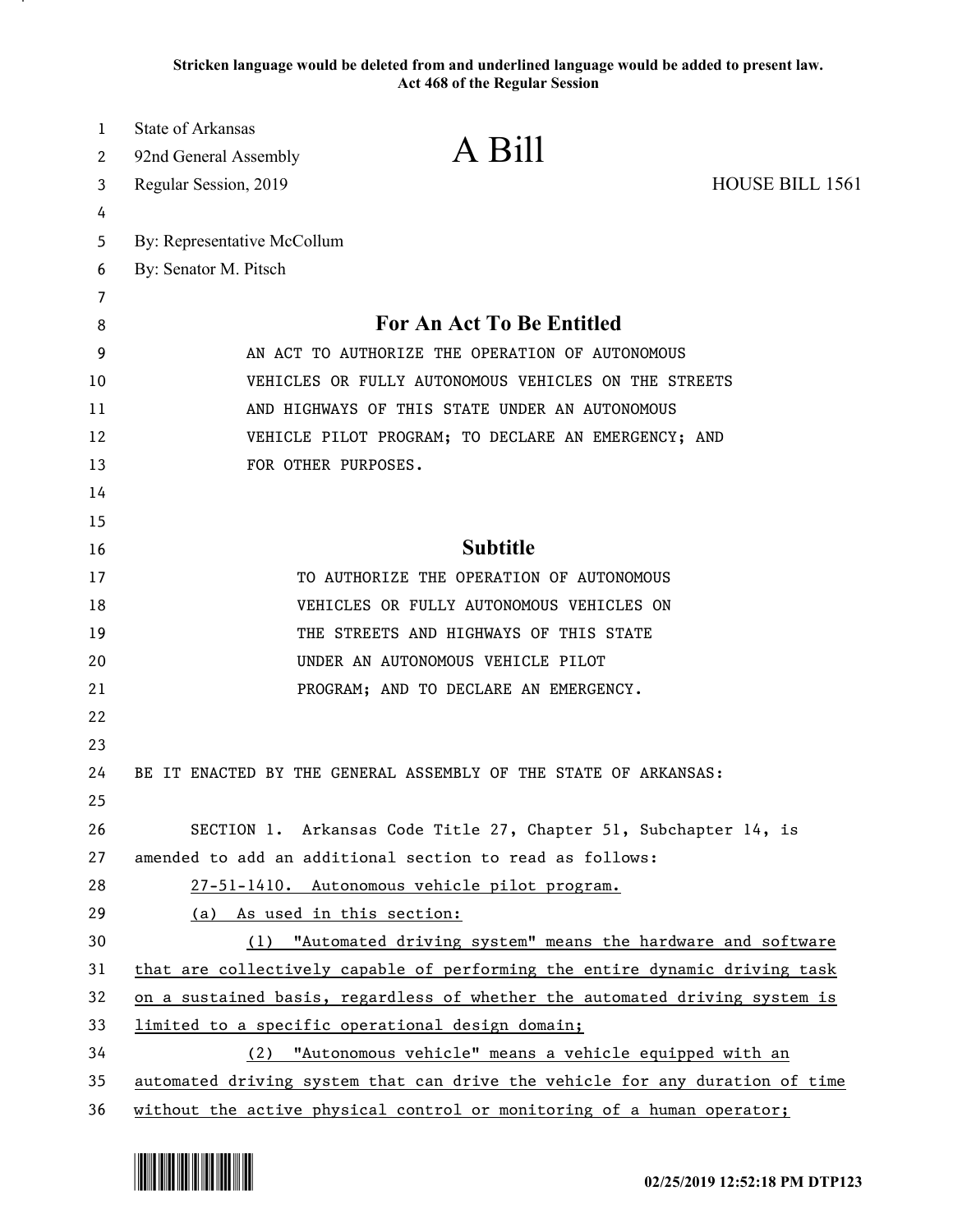| $\mathbf{1}$ | (3)(A) "Dynamic driving task" means the real-time operational                 |
|--------------|-------------------------------------------------------------------------------|
| 2            | and tactical functions required to operate a vehicle in on-road traffic,      |
| 3            | including without limitation the operational functions of:                    |
| 4            | Lateral vehicle motion control via steering;<br>(i)                           |
| 5            | (ii) Longitudinal motion control via acceleration                             |
| 6            | and deceleration;                                                             |
| 7            | Monitoring of the driving environment using<br>(iii)                          |
| 8            | object and event detection, recognition, classification, and response         |
| 9            | preparation;                                                                  |
| 10           | Object and event response execution;<br>(iv)                                  |
| 11           | Maneuver planning; and<br>(v)                                                 |
| 12           | (vi) Lighting and signaling operation designed to                             |
| 13           | enhance conspicuity of the vehicle.                                           |
| 14           | "Dynamic driving task" does not include the strategic<br>(B)                  |
| 15           | functions of:                                                                 |
| 16           | Trip scheduling; or<br>(i)                                                    |
| 17           | Selection of destinations and waypoints;<br>(ii)                              |
| 18           | "Fully autonomous vehicle" means a vehicle equipped with an<br>(4)            |
| 19           | automated driving system designed to function as a level four-"high           |
| 20           | automation" or level five-"full automation" system under Society of           |
| 21           | Automobile Engineers "Taxonomy and Definitions for Terms Related to Driving   |
| 22           | Automation Systems for On-Road Motor Vehicles" and may be designed to         |
| 23           | function solely by use of the automated driving system, or when the automated |
| 24           | driving system is not engaged, to permit operation by a human operator;       |
| 25           | (5) "Minimal risk condition" means a low-risk operating mode in               |
| 26           | which a fully autonomous vehicle operating without a human operator is        |
| 27           | brought to a complete stop upon experiencing a failure of the vehicle's       |
| 28           | automated driving system that renders the vehicle unable to perform the       |
| 29           | entire dynamic driving task;                                                  |
| 30           | (6) "Operational design domain" means a description of the                    |
| 31           | specific operating domain in which an automated driving system is designed to |
| 32           | properly operate, including without limitation:                               |
| 33           | (A)<br>Roadway types;                                                         |
| 34           | Speed range:<br>(B)                                                           |
| 35           | (C)<br>Environmental conditions; and                                          |
| 36           | Other domain constraints; and<br>(D)                                          |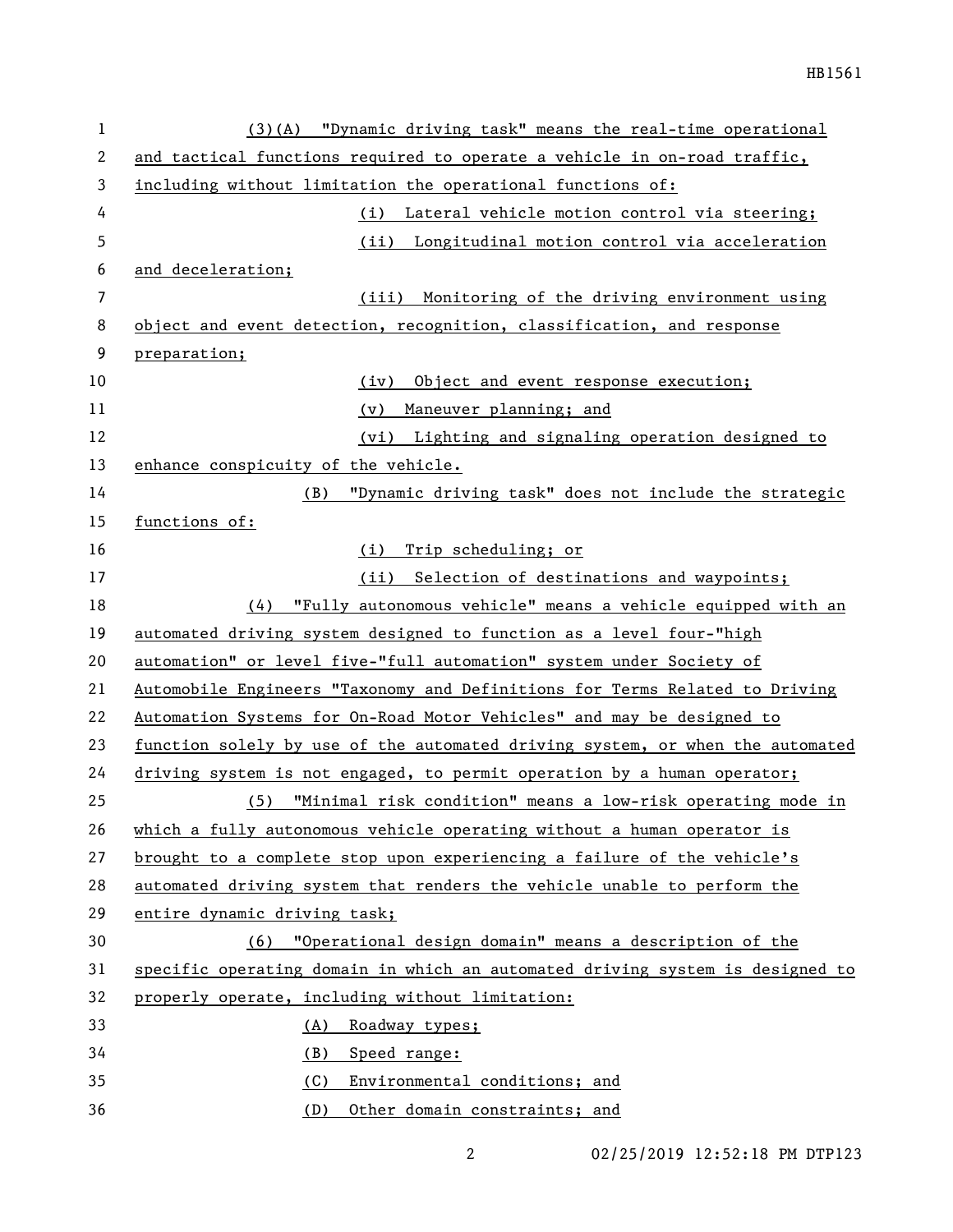| 1  | (7) "Person" means every natural person, firm, copartnership,                |
|----|------------------------------------------------------------------------------|
| 2  | association, corporation, or any political subdivision of the State of       |
| 3  | Arkansas, individually or collectively, including all counties, municipal    |
| 4  | corporations, public transit authorities, school districts, and special      |
| 5  | improvement districts.                                                       |
| 6  | $(b)(1)$ An autonomous vehicle or a fully autonomous vehicle may be          |
| 7  | operated in this state under an autonomous vehicle pilot program approved by |
| 8  | the State Highway Commission.                                                |
| 9  | (2) The autonomous vehicle pilot program is automatically                    |
| 10 | approved sixty (60) days after the date the autonomous vehicle pilot program |
| 11 | is submitted to the commission for approval.                                 |
| 12 | (c) An autonomous vehicle pilot program shall include without                |
| 13 | limitation the following:                                                    |
| 14 | (1) A statement of the commercial purpose of the autonomous                  |
| 15 | vehicle pilot program;                                                       |
| 16 | (2) The identification of any additional requirements for proof              |
| 17 | of insurance under the Motor Vehicle Safety Responsibility Act, § 27-19-101  |
| 18 | et seq., and $\S$ 27-22-101 et seq.; and                                     |
| 19 | (3) A statement acknowledging that:                                          |
| 20 | The autonomous vehicle or fully autonomous vehicle is<br>(A)                 |
| 21 | capable of complying with all applicable traffic and motor vehicle safety    |
| 22 | laws of this state and rules adopted by the Office of Motor Vehicle;         |
| 23 | (B) The fully autonomous vehicle is capable of achieving a                   |
| 24 | reasonably safe state if a failure of the automated driving system occurs    |
| 25 | that renders the automated driving system unable to perform the entire       |
| 26 | dynamic driving task; and                                                    |
| 27 | A fully autonomous vehicle involved in a motor vehicle<br>(C)                |
| 28 | accident is capable of meeting the requirements of §§ 27-53-101, 27-53-102,  |
| 29 | and 27-53-105; and                                                           |
| 30 | (4) A description of how a fully autonomous vehicle is capable               |
| 31 | of meeting the requirement of subdivision $(c)(3)(C)$ of this section.       |
| 32 | For the purposes of this section, a person may operate:<br>(d)               |
| 33 | A fully autonomous vehicle that is not equipped with:<br>(1)                 |
| 34 | (A) Seat belts;                                                              |
| 35 | A steering wheel; or<br>(B)                                                  |
| 36 | (C) A rearview mirror; and                                                   |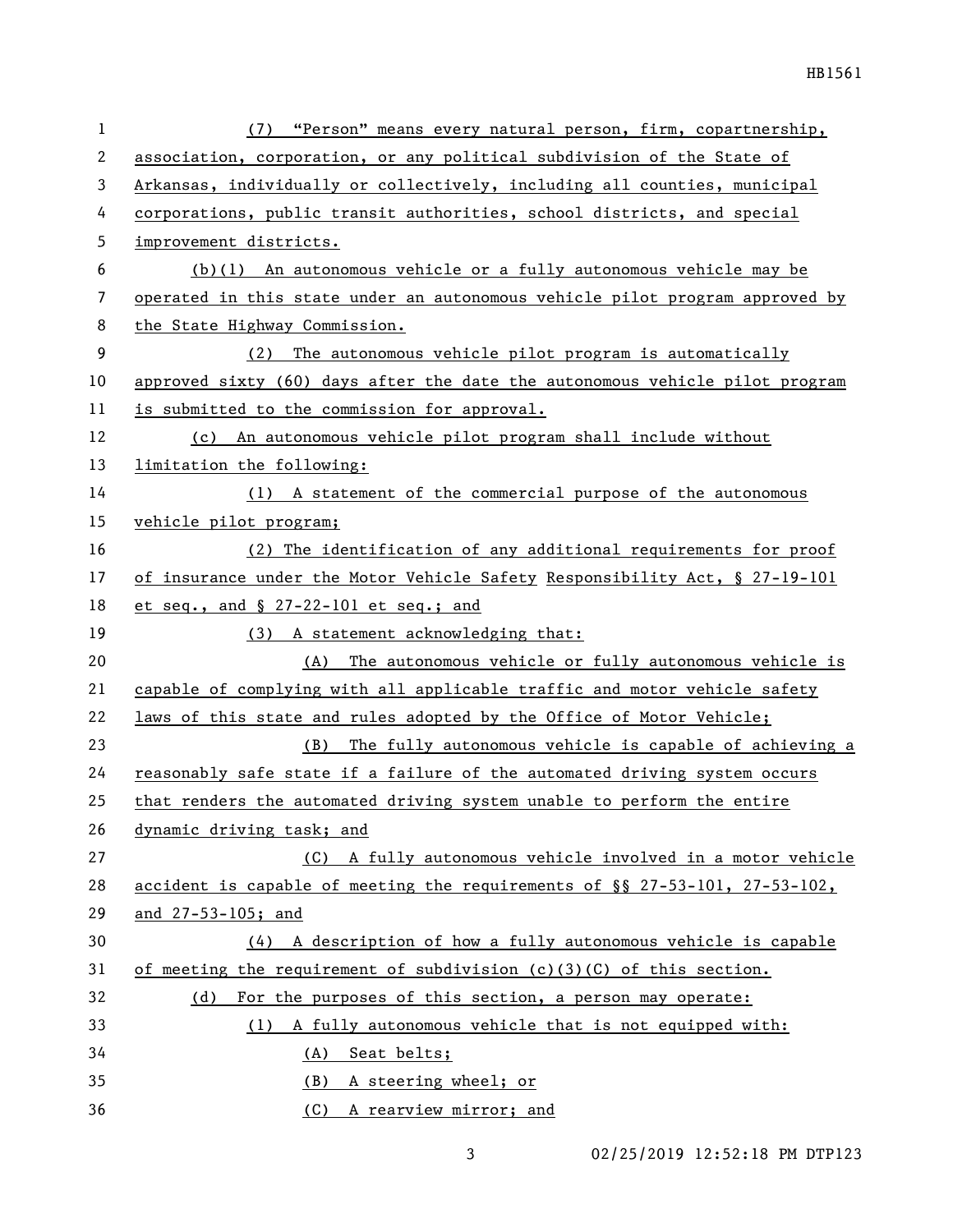| $\mathbf{1}$ | A maximum of three (3) autonomous vehicles or fully<br>(2)                    |  |  |  |
|--------------|-------------------------------------------------------------------------------|--|--|--|
| $\mathbf{2}$ | autonomous vehicles simultaneously on the streets and highways of this state. |  |  |  |
| 3            | The commission shall adopt rules necessary for the implementation<br>(e)      |  |  |  |
| 4            | of this section.                                                              |  |  |  |
| 5            |                                                                               |  |  |  |
| 6            | SECTION 2. EMERGENCY CLAUSE. It is found and determined by the                |  |  |  |
| 7            | General Assembly of the State of Arkansas that to foster innovation and the   |  |  |  |
| 8            | increased use of technology in Arkansas's transportation system, autonomous   |  |  |  |
| 9            | vehicle and fully autonomous vehicle testing and operation is necessary.      |  |  |  |
| 10           | Therefore, an emergency is declared to exist, and this act being immediately  |  |  |  |
| 11           | necessary for the preservation of the public peace, health, and safety shall  |  |  |  |
| 12           | become effective on:                                                          |  |  |  |
| 13           | (1) The date of its approval by the Governor;                                 |  |  |  |
| 14           | (2) If the bill is neither approved nor vetoed by the Governor,               |  |  |  |
| 15           | the expiration of the period of time during which the Governor may veto the   |  |  |  |
| 16           | bill; or                                                                      |  |  |  |
| 17           | (3) If the bill is vetoed by the Governor and the veto is                     |  |  |  |
| 18           | overridden, the date the last house overrides the veto.                       |  |  |  |
| 19           |                                                                               |  |  |  |
| 20           |                                                                               |  |  |  |
| 21           | APPROVED: 3/14/19                                                             |  |  |  |
| 22           |                                                                               |  |  |  |
| 23           |                                                                               |  |  |  |
| 24           |                                                                               |  |  |  |
| 25           |                                                                               |  |  |  |
| 26           |                                                                               |  |  |  |
| 27           |                                                                               |  |  |  |
| 28           |                                                                               |  |  |  |
| 29           |                                                                               |  |  |  |
| 30           |                                                                               |  |  |  |
| 31           |                                                                               |  |  |  |
| 32           |                                                                               |  |  |  |
| 33           |                                                                               |  |  |  |
| 34           |                                                                               |  |  |  |
| 35           |                                                                               |  |  |  |
| 36           |                                                                               |  |  |  |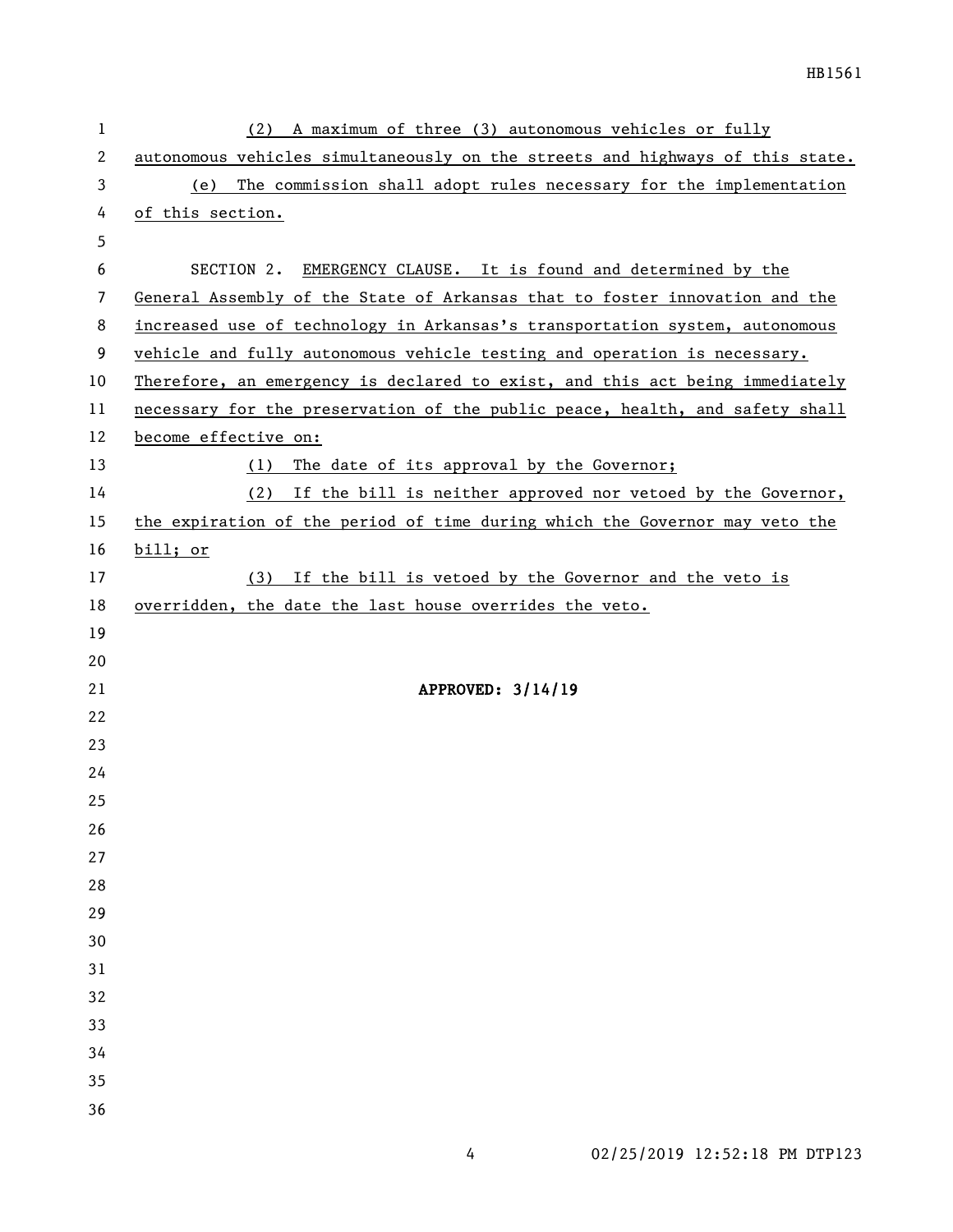**Stricken language would be deleted from and underlined language would be added to present law. Act 1052 of the Regular Session**

| 1  | State of Arkansas                             | As Engrossed: H3/27/19 S4/4/19                                                                        |                        |
|----|-----------------------------------------------|-------------------------------------------------------------------------------------------------------|------------------------|
| 2  | 92nd General Assembly                         | $A$ B <sub>1</sub> $\parallel$                                                                        |                        |
| 3  | Regular Session, 2019                         |                                                                                                       | <b>HOUSE BILL 1822</b> |
| 4  |                                               |                                                                                                       |                        |
| 5  |                                               | By: Representatives Christiansen, Breaux, Cavenaugh, Dalby, A. Davis, D. Douglas, Eaves, K. Ferguson, |                        |
| 6  |                                               | Fielding, M. Gray, Hillman, M. Hodges, Rye, Scott, Sorvillo                                           |                        |
| 7  | By: Senators J. Dismang, K. Hammer, B. Sample |                                                                                                       |                        |
| 8  |                                               |                                                                                                       |                        |
| 9  |                                               | For An Act To Be Entitled                                                                             |                        |
| 10 |                                               | AN ACT CONCERNING THE OPERATION OF AUTONOMOUS                                                         |                        |
| 11 |                                               | VEHICLES AT RAILROAD CROSSINGS; TO DECLARE AN                                                         |                        |
| 12 |                                               | EMERGENCY; AND FOR OTHER PURPOSES.                                                                    |                        |
| 13 |                                               |                                                                                                       |                        |
| 14 |                                               |                                                                                                       |                        |
| 15 |                                               | <b>Subtitle</b>                                                                                       |                        |
| 16 |                                               | CONCERNING THE OPERATION OF AUTONOMOUS                                                                |                        |
| 17 |                                               | VEHICLES AT RAILROAD CROSSINGS; AND TO                                                                |                        |
| 18 |                                               | DECLARE AN EMERGENCY.                                                                                 |                        |
| 19 |                                               |                                                                                                       |                        |
| 20 |                                               |                                                                                                       |                        |
| 21 |                                               | BE IT ENACTED BY THE GENERAL ASSEMBLY OF THE STATE OF ARKANSAS:                                       |                        |
| 22 |                                               |                                                                                                       |                        |
| 23 |                                               | SECTION 1. Arkansas Code § 27-51-1410(c)(3), as amended by Acts 2019                                  |                        |
| 24 |                                               | No. 468, and concerning an autonomous vehicle pilot program, is amended to                            |                        |
| 25 | read as follows:                              |                                                                                                       |                        |
| 26 |                                               | (3) A statement acknowledging that:                                                                   |                        |
| 27 |                                               | $(A)(i)$ The autonomous vehicle or fully autonomous vehicle                                           |                        |
| 28 |                                               | is capable of complying with all applicable traffic and motor vehicle safety                          |                        |
| 29 |                                               | laws of this state and rules adopted by the Office of Motor Vehicle,                                  |                        |
| 30 |                                               | including without limitation the laws and rules concerning the capability to                          |                        |
| 31 |                                               | safely negotiate railroad crossings unless an exemption for the operation of                          |                        |
| 32 |                                               | autonomous vehicles or fully autonomous vehicles at railroad crossings is                             |                        |
| 33 |                                               | granted by the Arkansas Department of Transportation.                                                 |                        |
| 34 |                                               | (ii) The department shall consult with railroad                                                       |                        |
| 35 |                                               | companies operating in the state when considering an exemption that affects                           |                        |
| 36 |                                               | the operation of autonomous vehicles or fully autonomous vehicles at railroad                         |                        |